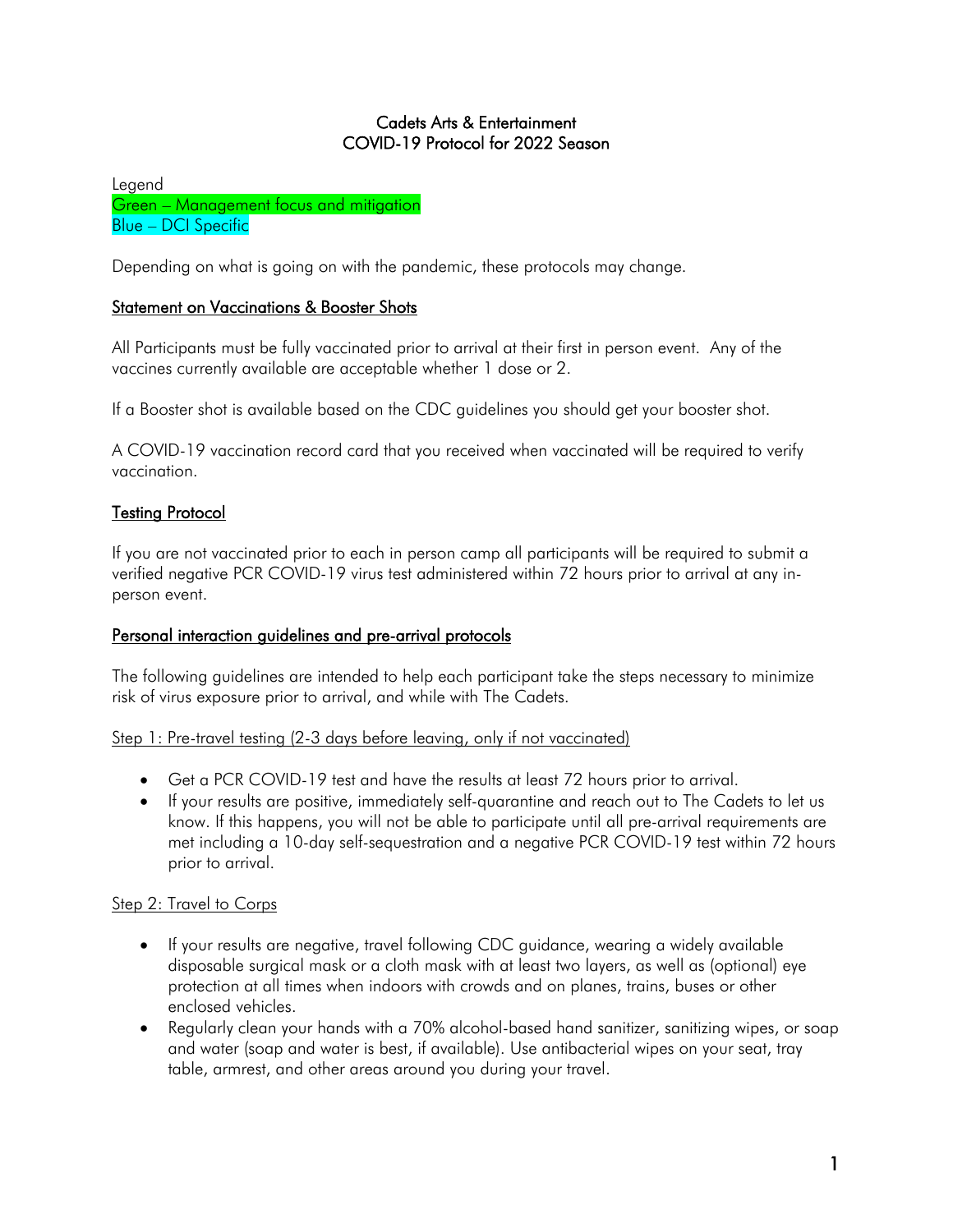## Step 3: With Corps

- All non-vaccinated participants will be tested upon arrival to any in person event.
- Do not share objects that are passed back and forth, like brass instruments, guard equipment, drumsticks, etc. If anything does have to be shared, make sure those items are regularly cleaned and disinfected.
- Wash hands with soap and water for 20 seconds before and after preparing, serving, and eating food.
- If you develop any COVID-19 symptoms or are notified that you were in close contact with someone who tested positive, immediately tell the appropriate Cadets staff.

## General guidelines for The Cadets relative to in-person interaction

The following general guidelines are intended to assist The Cadets in making sure that all participants have the information, equipment and support they need to minimize risk of virus exposure.

• Limit all interaction with personnel outside the corps "bubble." Encourage mail and care packages. No in-person visits by family or friends.

## Housing

## Schools

- Larger spaces will be utilized for rehearsal and sleeping facilities in order to facilitate social distancing.
- Sleeping all beds will be set up 6 feet apart and every other person sleeping opposite (head to foot sleeping)

## **Hotels**

- If 4 people per room are necessary, there should be one person in each bed, and two people on the floor (social distanced)
- No access to common spaces in the hotel including lobbies, lounges or vending areas

## **Laundry**

- During spring training, use provided laundry facilities in the dorms.
- Tour Laundry will be scheduled as part of the tour.

## Tour

- Tentative, all participants are required to wear masks when at shows
- Rest stops are for using the restroom and vehicle fueling, buy stops will be allowed but masks will be required.
- Box-store stops (Walmart, Target, etc) will resume but masks will be required.

## Rehearsal

- Implement daily protocols for cleaning and sanitizing equipment
- No sharing of equipment.
- All rehearsals will be closed.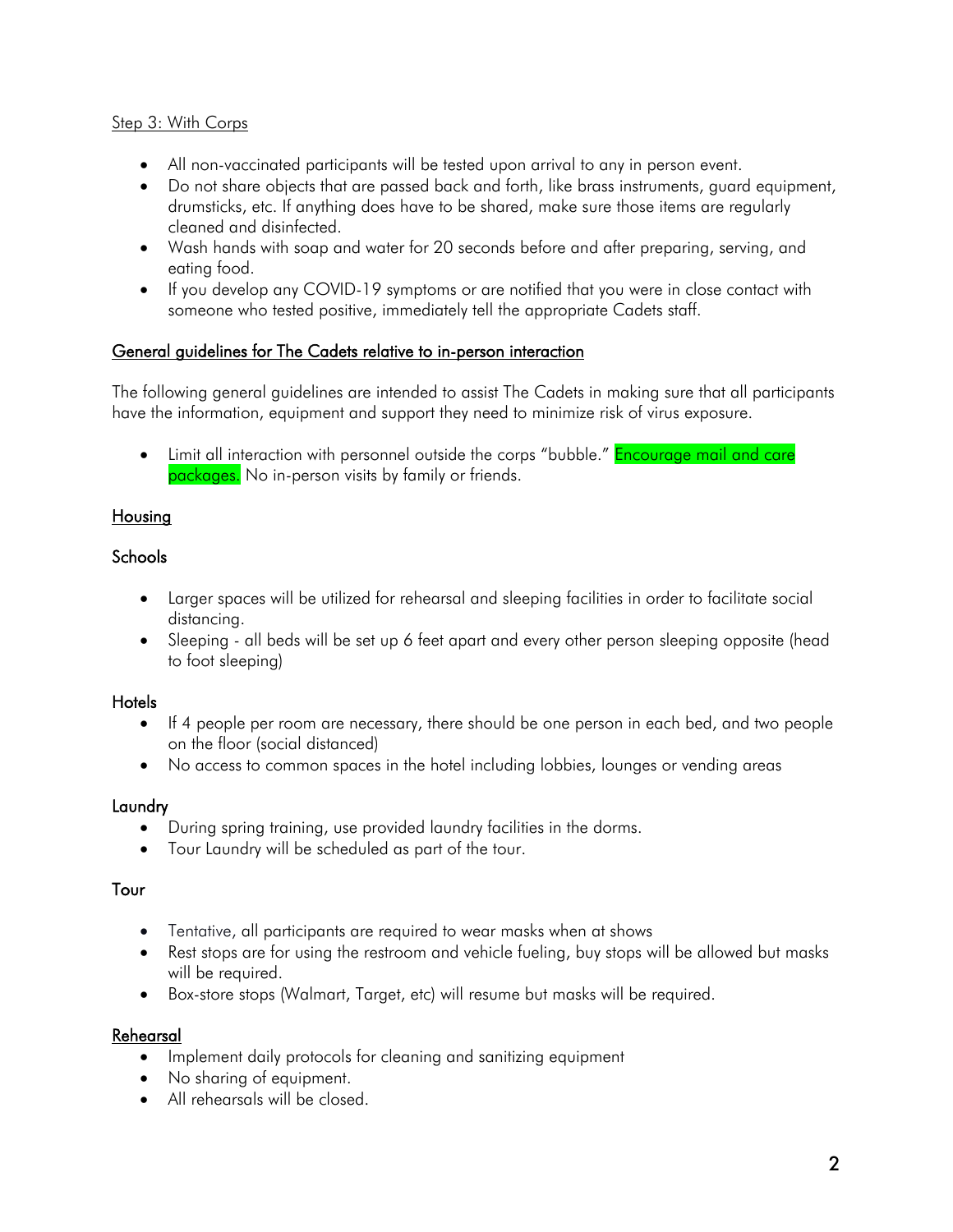### Food Safety: Management Consideration

It is recognized that while the tour will be reduced in length the corps will need to replenish our food supply as we maintain our food program for our participants.

#### Food Purchasing

- National Food Distributors Bulk food ordering through US Foods will be the method of food acquisition. This will remain as one of the safest ways to acquire food throughout the tour, with standards and protocols required to be upheld not only within national requirements, but local jurisdictions that the company may be operating within upon delivery.
- Daily Purchases While the bulk of the food supply will be accommodated by large distribution companies, it is recognized that daily purchases to maintain stock on fresh vegetables, milk, et al. will still be required.
	- o Consider who is making the run for food/supplies. This responsibility will be limited to 1 individual as one of their designated duties, rather than a different person every day in order to limit the number of people exposed to the public.
	- o The Cadets will seek grocers that offer pre-ordering online or from an app with pickup options would be preferred.
	- o If entering a public establishment is necessary to make purchases, protocols will be in place for those participants including wearing a mask, using gloves, hand washing/sanitizing after shopping, even if these corps mandated procedures exceed the requirements of the locality the corps is currently in.

#### Food Storage

- Medication/medical Similar to those who have accommodated storage of medical supplies (such as insulin), there may be a need for additional supply storage.
- There will be a dedicated location on the food truck for such items
- Only the Medical team will be allowed access to the food truck to secure these supplies, both for security of these items, as well as limited exposure to the food supply and workforce.
- Special diets It is as imperative as ever to follow proper food handling and storage of food items for individuals with special diets and food allergies.
- Separation of these food items will be maintained to avoid cross contamination.
- Use of dedicated utensils, pots, and cutting boards all the times for certain items like peanut butter.
- Gluten free/lactose intolerant/etc. meals will be prepared and handled separately.

#### Nutrition/Food Selection

The present threat of COVID-19 means that it is as important as ever to plan menus that are nutritionally sound.

• The Cadets will incorporate diets that maintain the immune system and energy levels. This includes meeting minimal nutritional needs--calories, carbohydrates, protein, and essential fats, with key specific micronutrients so that the immune system is not compromised, and maintaining those standards over the course of the entire season.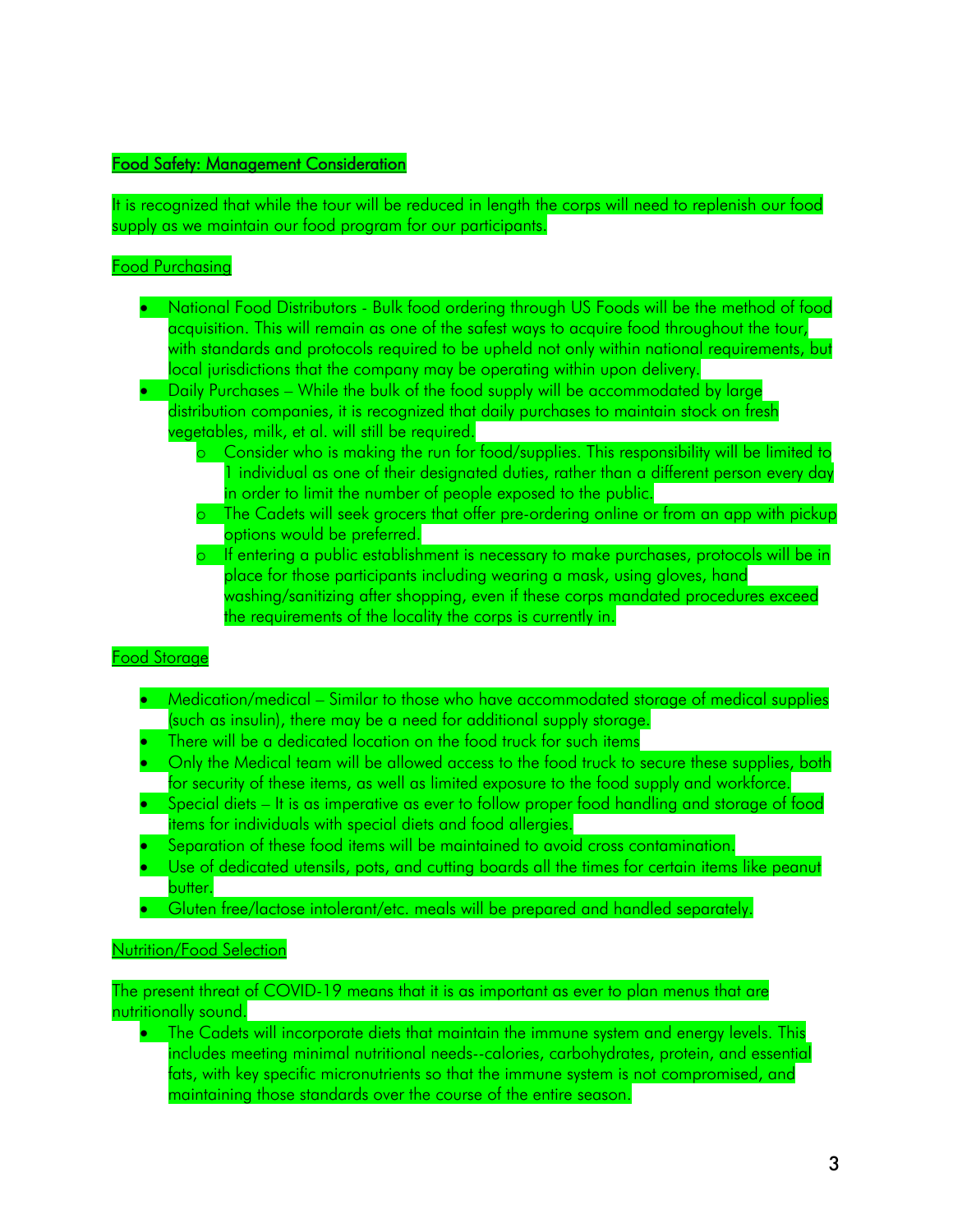### Food Preparation guidelines/recommendations

Clearly the manner in which foods are prepared is critical to maintaining a healthy nutritional program to avoid a variety of issues that include prevention of viral spread in a pandemic.

| Cleaning & Disinfection – Overall, there will be a heightened awareness of cleaning surfaces |
|----------------------------------------------------------------------------------------------|
| and cooking equipment.                                                                       |
| At a minimum, adhere to basic food handling guidelines, such as Servsafe.                    |
| Hand washing, Hand washing, Hand washing                                                     |
| <b>Food Preparation</b>                                                                      |
| Again, basic food handling guidelines should be adhered to at a minimum.                     |
| Checking cooked and holding/reheating food temperatures is as important as ever.             |
| Food temperature taken with bimetallic stemmed thermometer in 3 spots and                    |
| temperature dishwashing and handwashing water with ecolab strips.                            |
| Disposal of trash involves risks that can be assuaged by wearing gloves and having           |
| designated individuals taking care of disposal.                                              |
| Gloves are required.                                                                         |
| Limit the touching of cell phones, jewelry, face, etc. during meal preparation.              |
| Posting instructions and guidelines with ServSafe.                                           |

## Management of meal distribution

Distributing meals to the participants of The Cadets will be a critical component to operating a safer and more protected environment. There are many "touch points" that offer potential for spreading contamination that should be addressed.

- Food Serving to participants In all cases, the distribution of food and food items will involve standard protocols that include proper hand washing just prior to serving, wearing a clean glove, and performed by an individual that has been instructed on how to properly do so.
	- o Self Serve meals will require to be served with a gloved hand.
	- o Hand washing prior to meals This will be required as part of all pre-meal routines with proper hand washing techniques.
		- § Science states that warm water of 100 degrees for 20 seconds is preferred for optimal results, so warm water is preferential over cold.
		- § Hand sanitizer (70% alcohol) amount is recommended in addition to, not in lieu of hand washing.
	- o Water Jugs & Sanitation Students and staff will need to sanitize their large water jugs regularly over the course of the tour.
		- § Group washing stations will not be possible.
	- o Individual washing of jugs will be handled by prescribing a system of a pre-packed individual Dawn dish soap bottle, sponge, and straw brush for each member to be brought on tour. Daily jug washing will, then, be managed on the member's own schedule.

## Performance (Pending DCI Requirements)

Key Considerations:

- Add more time for logistics
- Limit interaction to performers and staff only.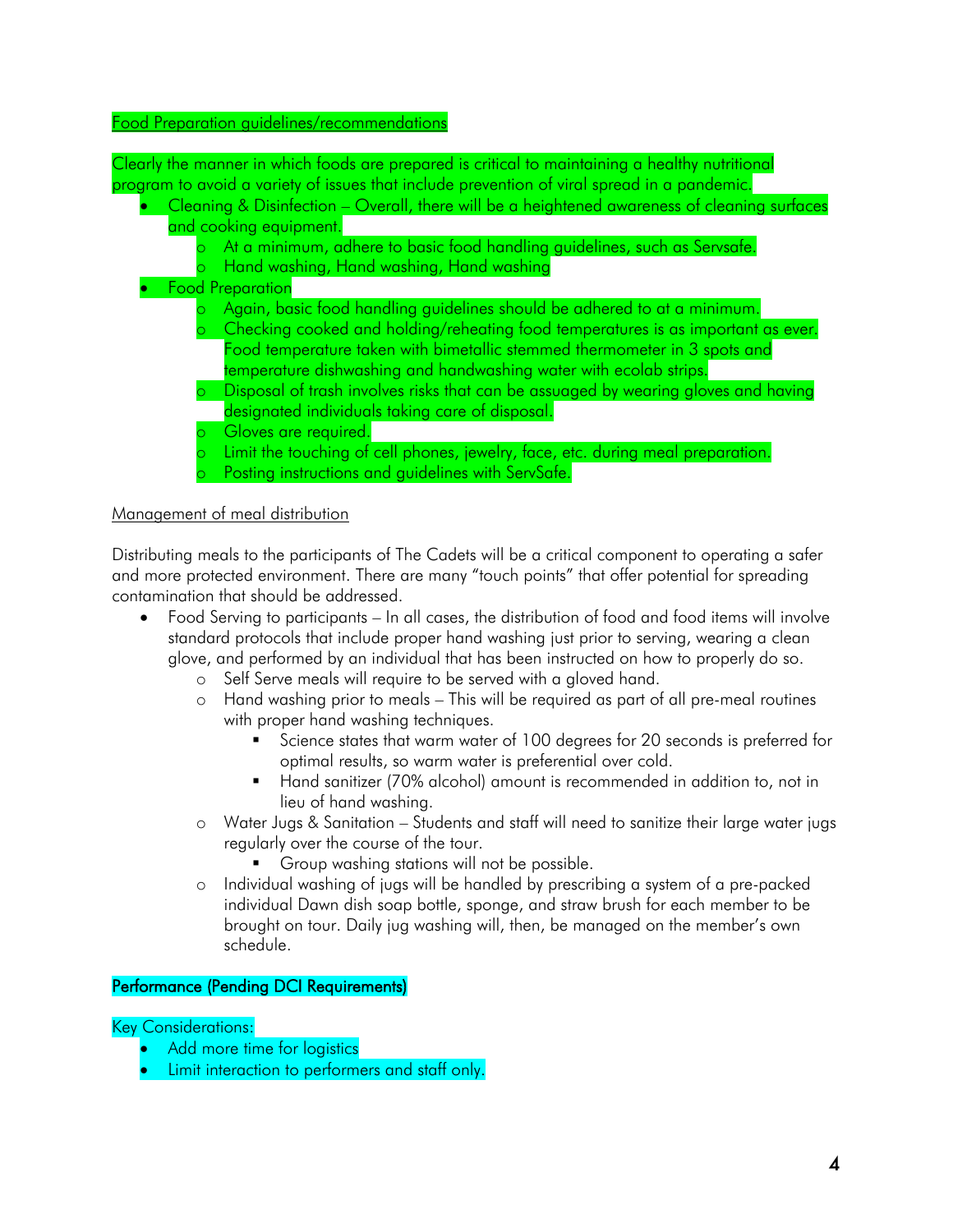Potential flow of performance sequence:

- 1. Unload logistics considerations
- 2. Warm-up maintaining same guidelines for rehearsal, adequate space for warm up
- 3. Transit to field physical distancing guidelines apply
- 4. Pre-show hype no huddles, maintain physical distancing
- 5. Setup
- 6. Performance masks required for performance
- 7. Exit
- 8. Post-show no huddles, maintain distancing guidelines
- 9. Load logistics considerations
- 10. Post-show meal follow food safety guidelines, consider limitations

Overall, we will need to minimize the interaction between the corps and the public (non-touring family included) as well as between corps. Some areas of special attention:

Public Awareness & Access

Fans/Family/Friends will not be invited to any "backstage" area of an event, including lots, warm-ups or corps entry/exit gates/tunnels. As well, each corps will educate all touring participants within their organization on the importance of the safety-through-separation messaging.

Tour Admin Team and the Safety Manager will ensure that all safety measures are followed at all performances

#### Identification/Credentials

In order for DCI staff, show operators and other drum corps to easily identify corps staff that is permitted to have close contact with members, it is suggested that a special colored, limited distribution field pass be created to help limit the number of people on the field and entering into restricted corps space. This would change for each venue and can be distributed upon arrival to the venue.

### Show Sheet times

With the exception of rain plans or very limited venues, the corps have requested that only the corps pre-set & step-off times. With the need to control all areas from cross-traffic issues, it is recommended that additional times, such as corps warm-up, prop storage and other venue-specific times be added back and followed.

#### Corps Parking

When the corps arrives at an event venue, they will be directed to a specific "zone" that will remain specific to that corps for the duration of the venue stay. The corps will establish a waist-high perimeter around our zone. Admin will police our area for party-crashers (non-same organization participants/uninvited guests) into our zone.

#### Props/Equipment Storage

A time for each corps to push up equipment to storage areas will be established and published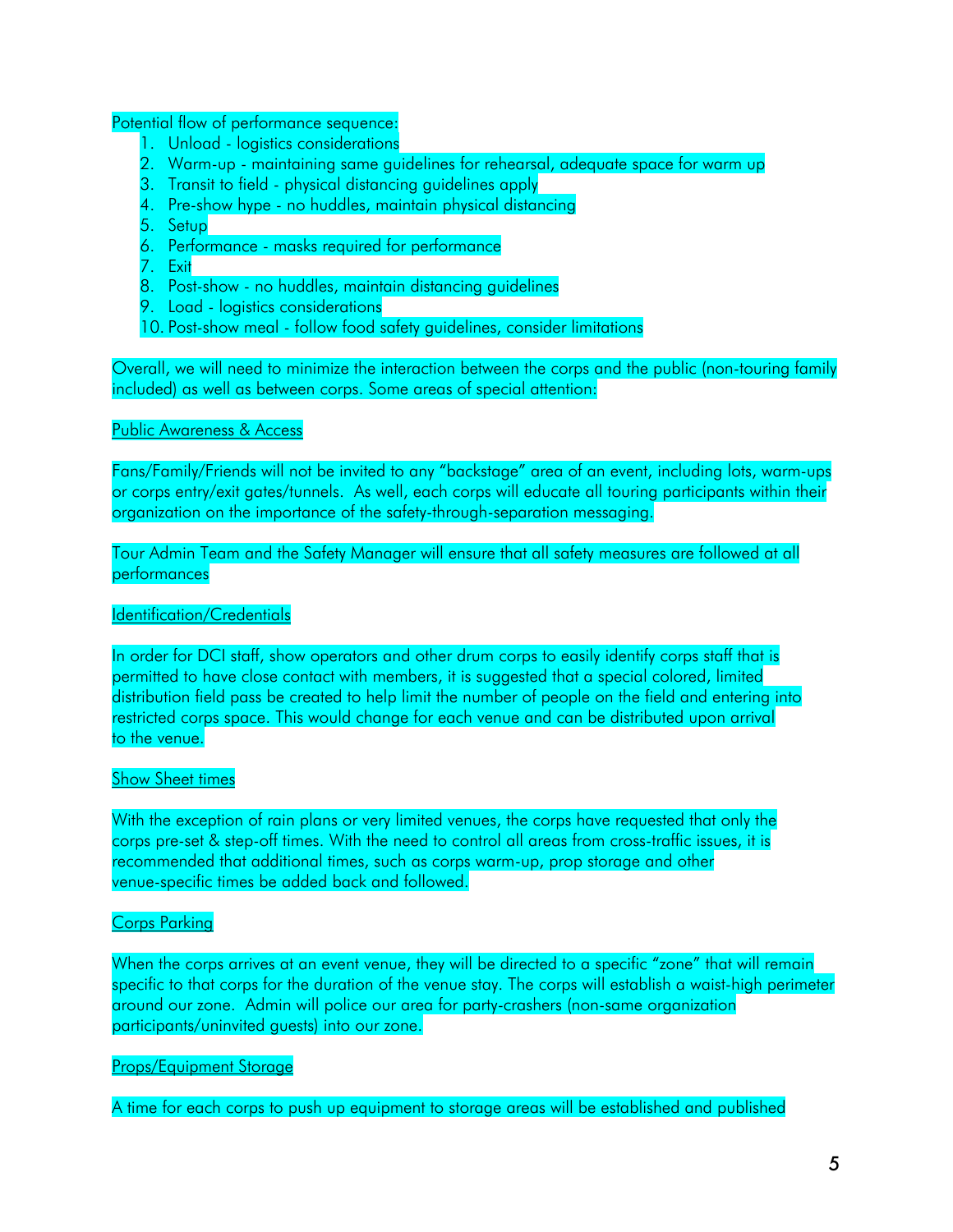on the show sheet. Assembly of props will need to occur in the corps zone and all equipment should be pushed up at the same time (props, sound, podium) if it is necessary to have it arrive prior to the corps gate time. It is recommended that each corps provides a monitor to stay with the equipment.

Post production, there will be two zones, removed from the exit gate and separated where possible, for corps to drop equipment for a breather, water and circle-up. Corps will need to provide their own water (no water table provided) and should be ready to vacate the zone within 20 minutes to move back to their lot zone.

## Warm-Up

Warm-up zones will be established, which depending upon space, may mean that load-in/out times have to be established. If this is so, then times and areas will be published on the show sheets.

As we do not wish for public interaction in these areas, a barrier will be setup to keep participants and public separate. Corps staffing will need to police their areas. Our "rock star" members should be trained to not encourage interaction with public, family or friends.

### Restrooms

There will be separate restroom areas for the corps. There will not be an in-stadium or indoor facility provided. There will be NO changing areas available at any venue

### **Gates**

We will design our entry/exit from the field to all follow the same flow (enter gate A, exit gate B) to limit corps crossing as much as possible. In venues where there is only one entry/exit, an alternative will be created (an example could include a longer interval to "park" the exiting corps along the endzone to allow the entering corps to pass). ONLY specific field credentials will be allowed field access. It may be important to have show-specific, or event corps-specific credential distributed depending upon the threat at the time. It also will be important for all field access personnel to utilize proper PPE.

#### Corps Viewing, Sound and Video: Staff Consideration

A corral will be established on the field for all non-corps, field-credentialed personnel. There will be no leaving from the field to the stands to eliminate crossing into public areas. There will be another two high areas away from public access for personnel needing that viewpoint. Each event will list capacity limitations on the show sheet and personnel should not arrive to those areas until the corps prior has already begun their production, and vacate immediately after their corps has completed theirs.

#### Food Trucks/Meals

We will have meals ready for service immediately following our field production in order that the corps may load and leave as soon as possible. If a corps is returning to housing/hotel after a performance, having a meal prepared in that more controlled setting is preferable when possible.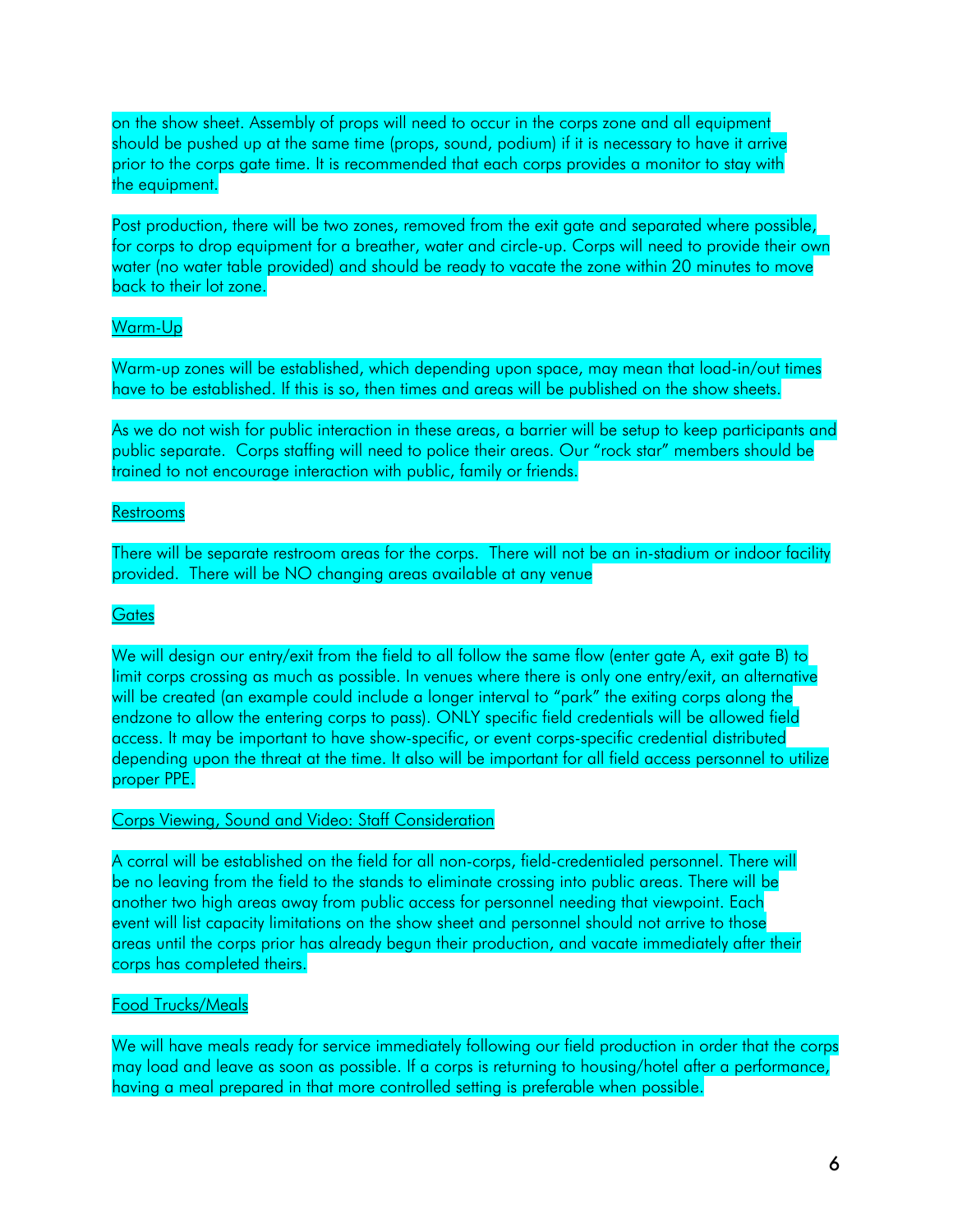## Participants will not return to the stadium or visit other corps zones.

## Definition of "Close Contact": Management Consideration

A close contact is considered to be an individual who was within six feet of an infected person for a cumulative total of 15 minutes or more over a 24-hour period starting from two days before illness onset (or, for asymptomatic patients, 2 days prior to test specimen collection) until the time the patient is isolated.

## Contact Tracing

If any participant tests positive at any point during the season, The Cadets will contact the local health department in the specific location of the positive test to discuss contact tracing and other public health measures or requirements.

To assist the local health department in the contact tracing process, The Cadets will be prepared to provide the following information:

- Name & contact information of any person that might have come into contact with the individual who tested positive. A contact is someone who was within six feet of an infected individual for a total of 15 minutes or more over a 24-hour period.
- Vehicle seat assignments that indicate who might have been travelling near the individual who tested positive.
- Housing/sleeping information that indicates who may have been sleeping near the individual who tested positive, including who might have shared a hotel room with that person (when applicable).
- Scheduling information that indicates who might have been rehearsing or working in the direct vicinity of the person that tested positive.

## Protocols for participants that test positive to COVID-19 or with symptoms of COVID-19

- If a participant is ill but symptoms are NOT suggestive of COVID-19, and they have not been in close contact with an individual with known COVID-19, they will be managed by the corps medical team as per established procedure.
- Management of participants symptomatic for COVID-19:
	- o If a participant is ill and symptoms ARE suggestive of COVID-19 (based on symptoms as currently defined by the CDC), they must be evaluated at a hospital emergency department (ED), urgent care (UC) clinic, or a telehealth (TH) provider associated with a local COVID-19 testing center. Transportation of the individual to the evaluation must be provided in a manner that provides the least possible exposure to those in the same vehicle

#### FOR THOSE WITH NEGATIVE COVID-19 TEST RESULTS BUT WITH COVID-19 SYMPTOMS:

• The individual must maintain quarantine until they: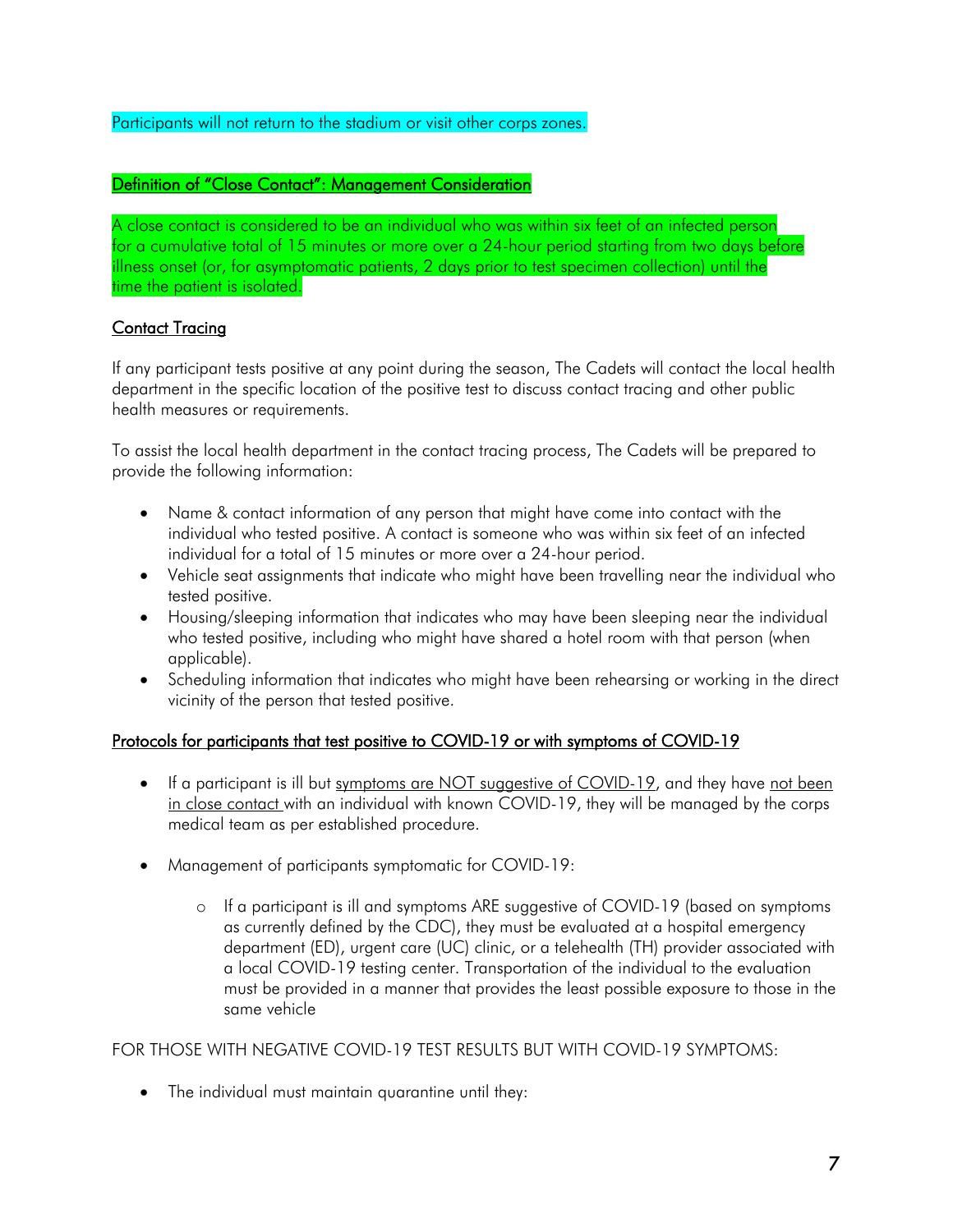- o Are no longer symptomatic
- o Have had a minimum of two negative COVID-19 tests with the second one being performed a minimum of 5 days after exposure or onset of symptoms
- o Be evaluated by a medical provider at a local ED, UC or TH who can provide medical clearance for a return to participation.

## FOR THOSE WITH POSITIVE COVID-19 TEST RESULTS:

If a participant is symptomatic of COVID-19 or has been in "close contact," and receives a positive COVID-19 test result, no additional testing will be done.

If a participant is asymptomatic or was not in "close contact" and has a positive result, the test can be repeated within 2 days with another viral test (RT-PCR or antigen) to rule out a false positive. If the second test is positive, the participant is considered to have a positive test. If the second test is negative (with no symptoms), then the participant is considered negative.

- Participants who test positive for COVID-19 (with repeat testing, if done) must end their current participation in the corps. Allocation of cost for housing and responsibility for observation and meals in the quarantine location will be the responsibility of the participant (or family in the event of a minor) beyond 72 hours.
- If a participant tests positive for COVID-19, they must be quarantined at a predetermined designated quarantine site and managed by personnel from The Cadets who are provided with all the appropriate PPE needed to care for that COVID-19 positive individual.
- Symptomatic COVID-19 positive participants will be evaluated by a TH provider at least once (or more often as indicated) during their quarantine. The Cadets medical team member providing care for that participant during quarantine should be present on that TH call via computer.
- Quarantine care will include 4 hour checks while awake with the affected participant which will be done virtually between the hours of 9 AM and 9 PM. More frequent visits will be determined based on the severity of the symptoms.
- The participant must do a CDC Coronavirus "self-checker" once daily and report that result as well as temperature and pulse oximetry to The Cadets medical team member responsible for monitoring the quarantined participant.
- Meals, etc. will be delivered to the door in a safe manner which does not expose the person providing delivery.
- If there is concern for that individual's safety, because the individual is reporting trouble breathing, chest pain or pressure, confusion, loss of consciousness, bluish hue to the lips or face, blood oxygen level less than 94% or any other concerning symptoms as defined by the CDC, that individual must be taken to the nearest hospital for further evaluation and management.
- In the event the COVID-19 positive patient is a minor, the corps will involve the parent or guardian in all decisions regarding care. A TH visit with a healthcare provider will happen within 24 hours of a positive test result, or sooner as symptoms indicate. The designated care provider from The Cadets will provide parents with a minimum of 2 daily updates.
- Depending on the time of the season and pending full recovery from COVID-19, a reentry evaluation can be had to rejoin the Corps for the remaining part of the season. A negative COVID-19 PCR test will be required.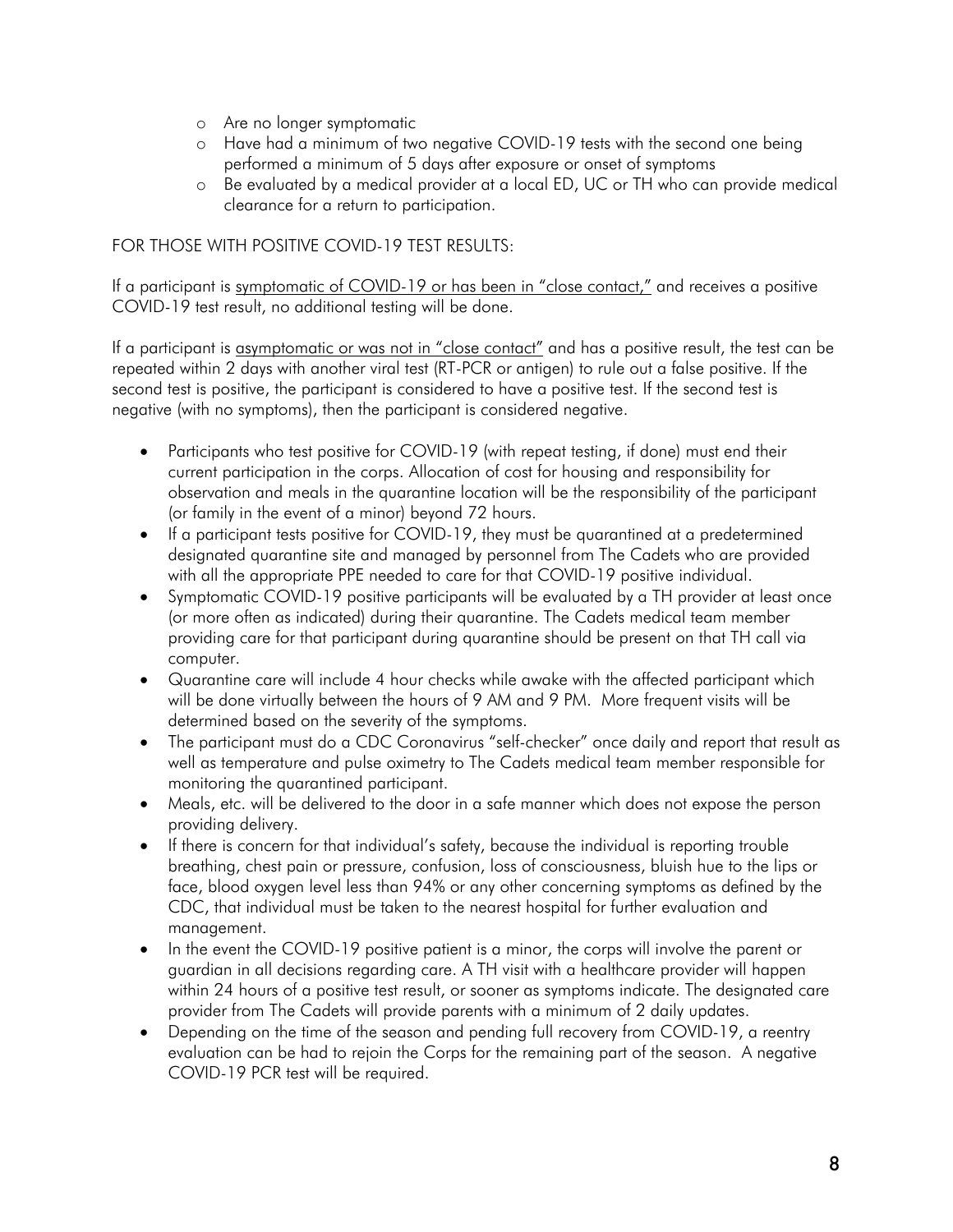These recommendations are based on the following assumptions:

- Every participant has active health insurance which allows the participant access to care in the locations in which The Cadets are traveling for the entire duration of their participation. It is strongly recommended that every participant must have a designated primary care provider and access to telemedicine within their insurance network.
- Member contracts will state that The Cadets will not be responsible for care beyond 72 hours if the participant becomes COVID-19 positive.
- All participants must come to any in-person event with a thermometer and pulse oximeter and utilize these devices daily.



## Mitigation Strategies

The Cadets will be creating a bubble to help keep our members, staff and volunteers safe during all in person events including camps, spring training and tour.

## Definition of "Bubble" (will not be implemented unless COVID mitigation is necessary)

An isolation bubble ("bubble" hereafter) is an environment established and maintained to provide protection from viral infections such as COVID-19. The bubble creates an infection free set of conditions designed to protect a defined population during a specific timeframe while engaged in a set of recognized activities.

The bubble is established and enforced through a set of protocols and rules that define behaviors, physical environment, processes, and logistics. Maintaining the integrity of the bubble is crucial to maintaining the health of the members of the bubble population, and therefore the ability of the members to participate for the duration of the activities.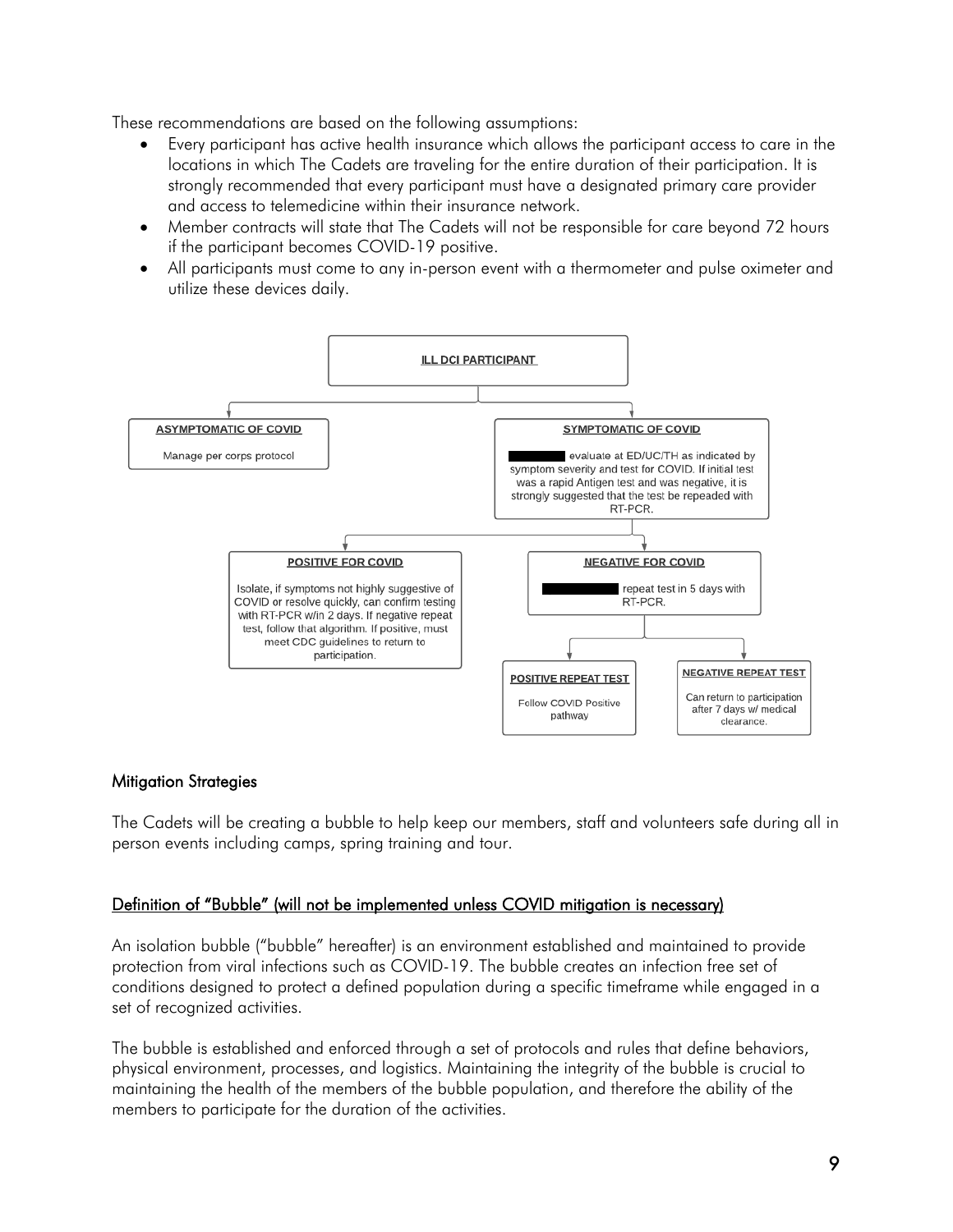The bubble is complex and requires a disciplined, reliable, and consistent commitment by the individuals of the organization. Compliance and enforcement of bubble protocols and rules require diligence and monitoring coupled with unwavering willingness of bubble members to fully participate. Also critical to bubble success is an understanding and support by family, friends, fans and associates of the rationale underlying the bubble.

## Participant Tier System:

This tier structure allows The Cadets to insulate, to the extent possible, the drum corps members and staff that work with them closest, all of whom will have been tested and isolated together, from potential infection from outside persons that may introduce the coronavirus to the group.

Tier 1 Participants will be identified with a badge or other indicia that is clearly identifiable from a distance, so that other Tier 1 Participants know whom they can safely work with and so that Non-Tier 1 persons will know who to keep their distance from.

All Tier 1 Participants will be required to stay with the corps once they arrive. If a Tier 1 person leaves the corps "bubble", they will not return to the corps without following the pre-arrival protocols including 10 days of self-sequestration and a negative PCR COVID-19 test 72 hours prior to arrival.

## Tier 1: Corps-facing participants

- Admin Team that works closely with Tier 1 Participants
- Members
- Instructional Staff that works closely with Tier 1 Participants
- Bus and shuttle drivers for other Tier 1 Participants
- Food staff that interacts with any Tier 1 Participants
- Medical Team
- Media Team members that interact with any Tier 1 participants

## Tier 2: Public-facing participants

- Admin Team that does not work closely with Tier 1 Participants, Errand Runner
- Instructional and Design Staff that does not work closely with Tier 1 Participants
- Bus and shuttle drivers for other Tier 2 participants
- Food staff that does not interact with any Tier 1 participants
- Equipment/food truck drivers

All Tier 2 participants are required to submit a COVID-19 negative test result within 72 hours before arrival. Equipment and food truck drivers should leave the corps when not needed and stay in an offsite location. Any Tier 2 participants that will be leaving the campus to perform tasks in support of the corps should have sleeping arrangements and bathrooms that are completely separated from Tier 1 participants. Tier 2 participants must wear masks, socially distance, and not have any direct contact with Tier 1 Participants. Only designated Tier 2 participants will be allowed to interact with people outside of the corps